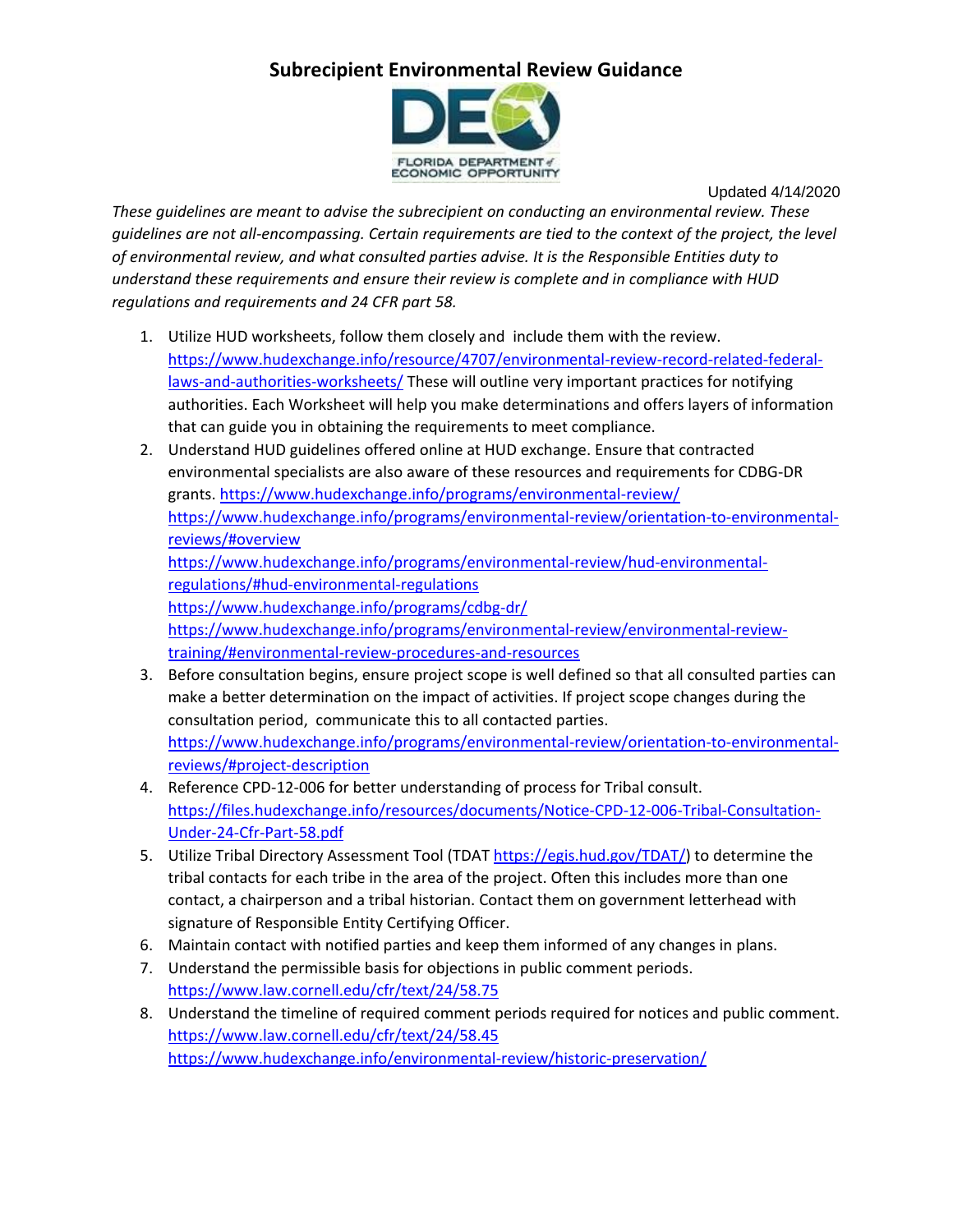## **Subrecipient Environmental Review Guidance**



Updated 4/14/2020

9. Utilize the NOI/RROF sample and the NOI/FONSI/RROF for guidance in this process. [https://www.hudexchange.info/resource/2754/sample-notice-of-intent-to-request-release-of](https://www.hudexchange.info/resource/2754/sample-notice-of-intent-to-request-release-of-funds/)[funds/](https://www.hudexchange.info/resource/2754/sample-notice-of-intent-to-request-release-of-funds/)

<https://www.hudexchange.info/resource/2755/sample-fonsi-and-rrof/>

- 10. Be meticulous in documenting correspondence. Be able to prove receipt of mail, costs of publication, and the dates of these actions. Documentation will help establish that notification protocols were followed in the correct order. Utilize delivery and read receipts on emails, and certified mail if using postage.
- 11. Include detailed scope and remain consistent in correspondence. Include all details of the project activity in the public notices. If scope of activity changes notify the consulting parties, including DEO and document their response.
- 12. Maps can be very informative of the environmental conditions of a project. Ensure supporting map resolution is clear. Ensure project area is well defined. Ensure all appropriate maps are present to support each statutory compliance documentation. HUD worksheets will assist. Make sure the scale of the map is appropriate for the scope of the project. For example, a flood map showing the project area or home for a site specific review, and a flood map of the county for a broad level unspecified site review.
- 13. Don't sign documents out of order. Signatures by certifying officer on statutory documents should come after appropriate waiting periods have ended. For example, don't sign and publish the FONSI before waiting periods for public comment have ended. [https://www.hudexchange.info/programs/environmental-review/orientation-to-environmental](https://www.hudexchange.info/programs/environmental-review/orientation-to-environmental-reviews/#finalizing-the-review)[reviews/#finalizing-the-review](https://www.hudexchange.info/programs/environmental-review/orientation-to-environmental-reviews/#finalizing-the-review)
- 14. Utilize the Part 58 forms for reviews. <https://www.hudexchange.info/resource/3139/part-58-environmental-review-cest-format/> [https://www.hudexchange.info/resource/3141/part-58-environmental-review-exempt-or-censt](https://www.hudexchange.info/resource/3141/part-58-environmental-review-exempt-or-censt-format/)[format/](https://www.hudexchange.info/resource/3141/part-58-environmental-review-exempt-or-censt-format/) <https://www.hudexchange.info/resource/3140/part-58-environmental-assessment-form/> <https://www.hudexchange.info/environmental-review/environmental-assessments/>

This is a shorthand preparation checklist for major milestones in the consultation process. Utilize DEO Department checklists included in the subrecipient guidance files to ensure completeness of environmental reviews before submittal. Not all checks may be applicable depending on activity. HUD worksheets and consult will help determine if these checks are required.

- $\Box$  Exempt/CENST activities form with appropriate corresponding documentation to fund administrative and other activities outlined in 24 CFR 58.35 <https://www.law.cornell.edu/cfr/text/24/58.35>
- $\Box$  Project scope detailed and well defined